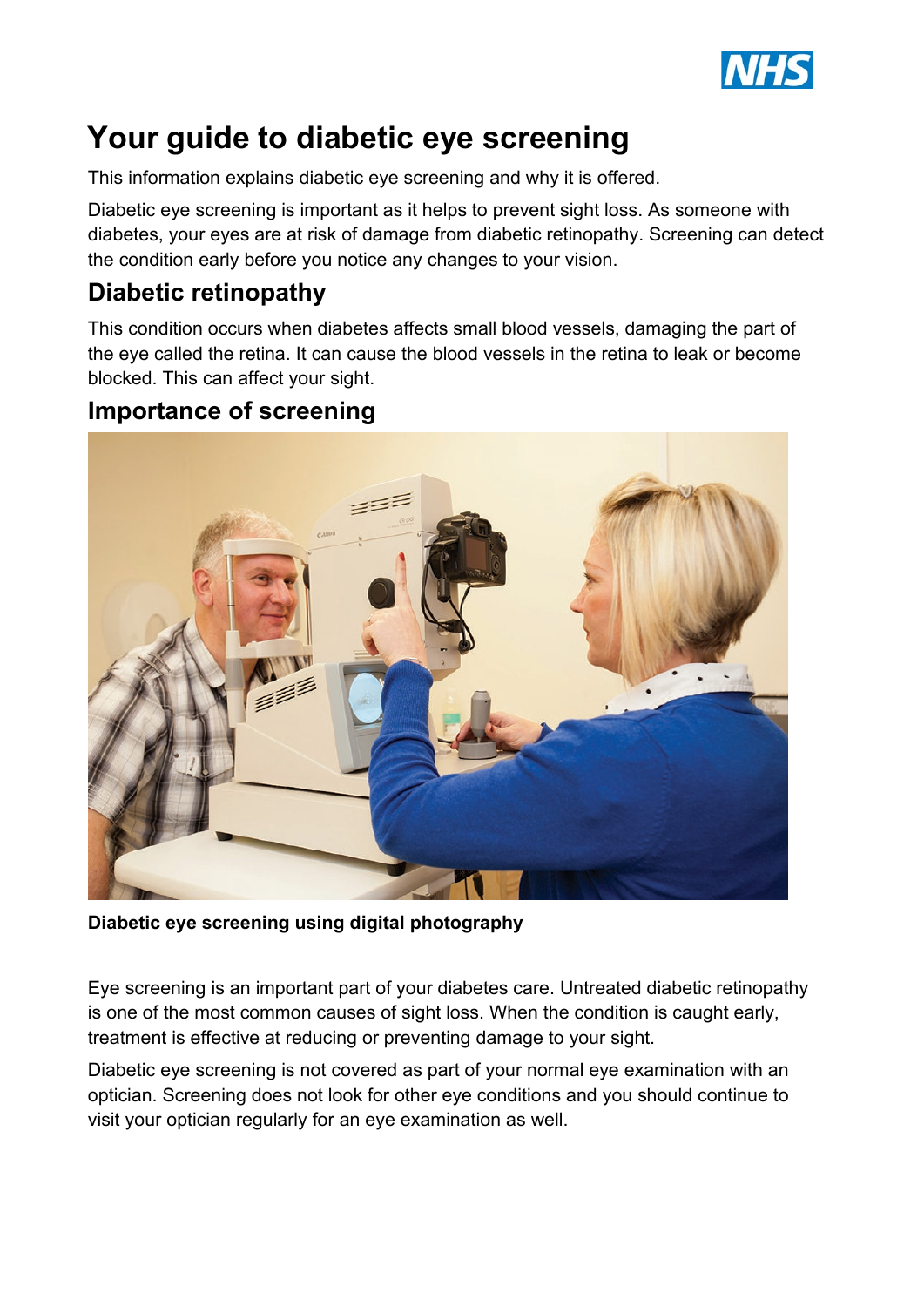#### **The screening test**



**Eye drops being administered before a screening test**

We put drops in your eyes to temporarily make your pupils larger. You may find the drops sting.

We take photographs of the back of your eyes. The camera does not come into contact with your eyes. We send the photographs to an expert to review.

The appointment will last around 30 minutes.

We send a letter to you and your GP within 6 weeks letting you know your screening results.

#### **When screening is offered**

We invite everyone with diabetes aged 12 and over for diabetic eye screening once a year.

### **Side effects**

Eye drops may affect your vision for a few hours, so you should not drive after your appointment.

#### **Possible results**

An expert studies the photographs of your eyes after you have been screened.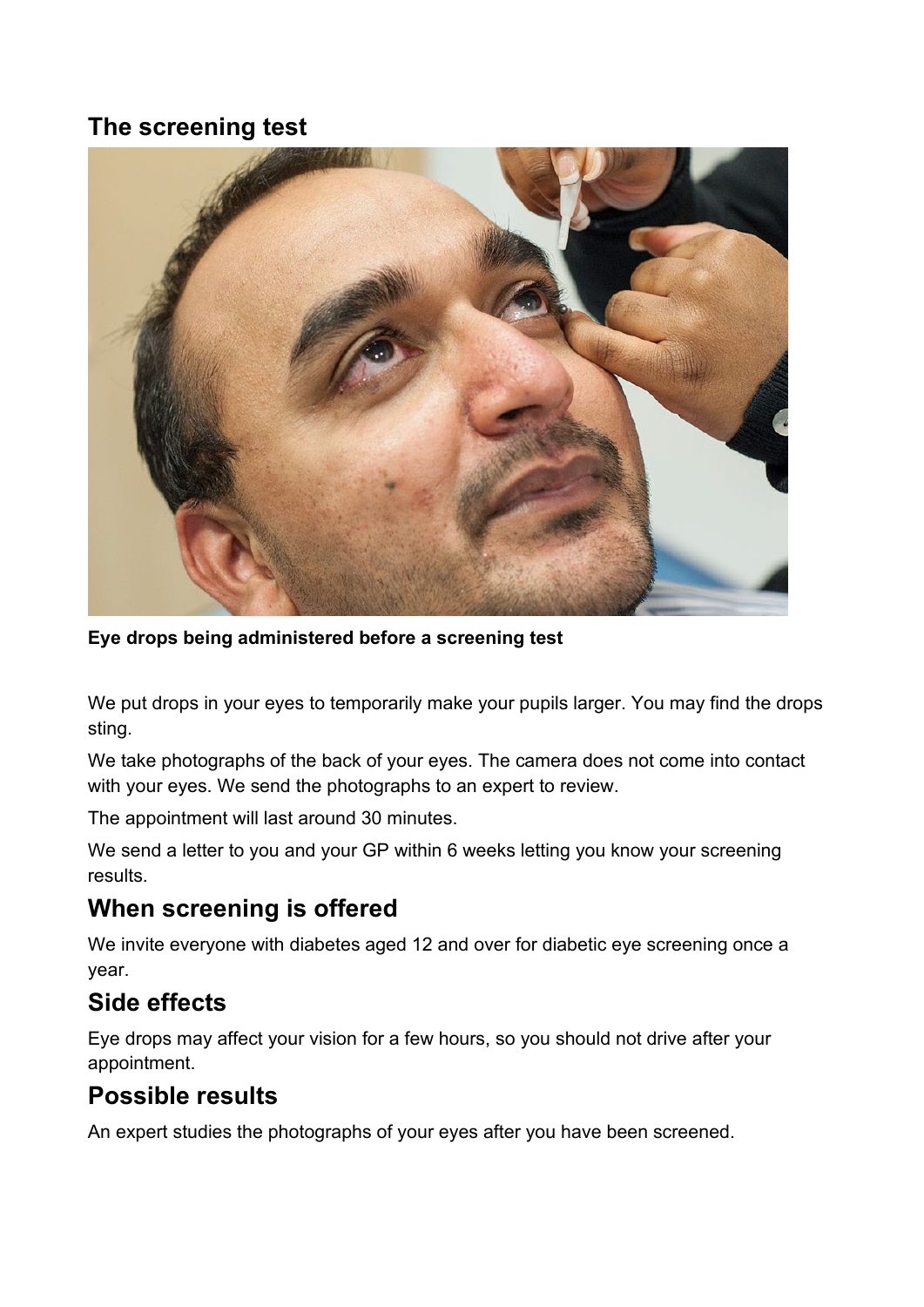If there are any problems or more questions, we may call you back for another assessment.

Screening can detect:

- early signs of retinopathy
- if you need a follow-up appointment to see whether you need treatment
- if you need to have more frequent checks

#### **Practical hints and tips on the day**

Bring all the glasses and contact lenses you wear along with lens solution for contacts.

Bring sunglasses as your eyes can feel sensitive after the eye drops.

You may want to bring someone with you to the appointment.

Eye drops may affect your vision for a few hours, so you should not drive after your appointment.

**Remember:** eye screening is just a part of managing your diabetes and diabetic retinopathy is treatable, especially if it is caught early.

### **How you can help**

You can help to reduce your risk if you:

- control your blood glucose as effectively as possible
- see your doctor regularly to check your blood pressure is not raised
- attend your diabetic eye screening appointments
- get advice if you have a problem with your sight
- take your medication as prescribed
- exercise regularly, following medical advice

# **More information**

See your screening invitation letter for details of what you need to do next.

You can read more about eye screening and diabetic retinopathy at [www.nhs.uk/diabeticeye](https://www.nhs.uk/diabeticeye) and [www.diabetes.org.uk/retinopathy.](https://www.diabetes.org.uk/retinopathy)

The NHS Screening Programmes use personal information from your NHS records to invite you for screening at the right time. Your information is also used to ensure you receive high quality care and to improve the screening programmes. Find out more about how your information is used and protected, and your options, at [www.gov.uk/phe/screening-data.](http://www.gov.uk/phe/screening-data) Find out how to opt out of screening at [www.gov.uk/phe/screening-opt-out.](http://www.gov.uk/phe/screening-opt-out)

#### © Crown copyright 2022

You may re-use this information (excluding logos) free of charge in any format or medium, under the terms of the Open Government Licence v3.0. To view this licence,